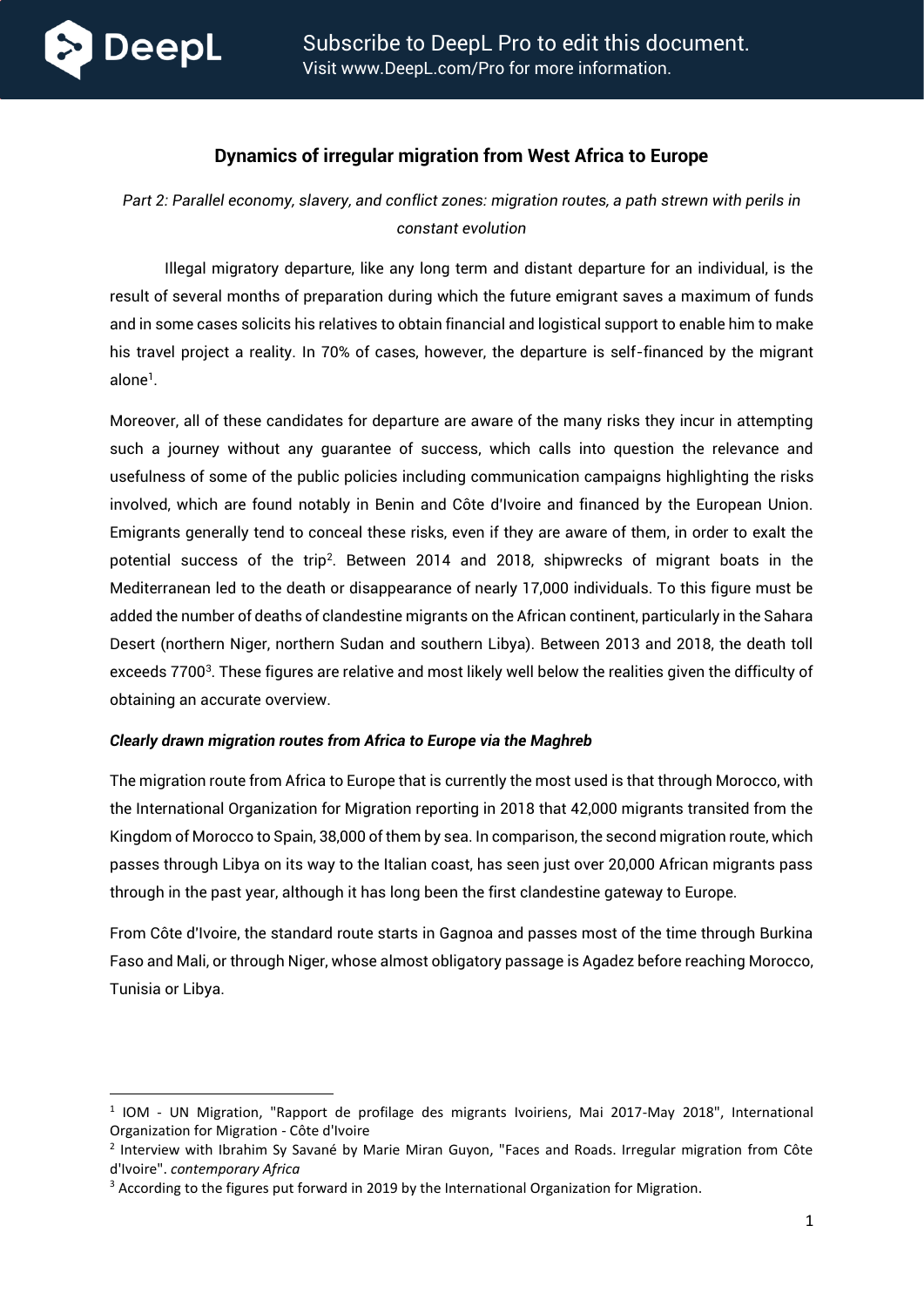

*Map created by Radio France Internationale (RFI) <http://www.rfi.fr/afrique/20171207-carte-routes-migratoires-africaines>*

Some migrants sometimes go directly to Tunisia or Morocco by plane, particularly as entry and temporary stay in these states does not require a visa for Ivorian nationals. 62% of departures are by road, the others by plane; 70% of women emigrants from Côte d'Ivoire have, however, left their country of origin by plane, which can be explained by the physical harshness of the road journey, which involves crossing the Sahara.

For some Ivorian emigrants, Tunisia is also frequently envisaged as a final country of destination; in the end, it is the meetings on the spot (particularly of organized networks) that encourage them to go further, and in particular to cross the border to Libya before attempting the crossing to Europe.

### *Migrant smuggling, an illegal activity as a driving force of the parallel economy*

While the passage through Niger has long been the main migration route, the Nigerien government has adopted much stricter laws than before since 2015-2016 to crack down on human trafficking and more specifically smuggling activities, which had become a veritable parallel economy over the years. The shortfall resulting from the drying up of this illegal economic windfall has been offset, albeit to a relatively small extent, by economic support programmes for former smugglers who have been converted to legal activities. However, in the face of the modest incomes and compensation offered by these programmes and the traditional employment prospects along Niger's migration routes, the lure of profit pushes many smugglers to maintain their activity, however illegal it may be, by taking more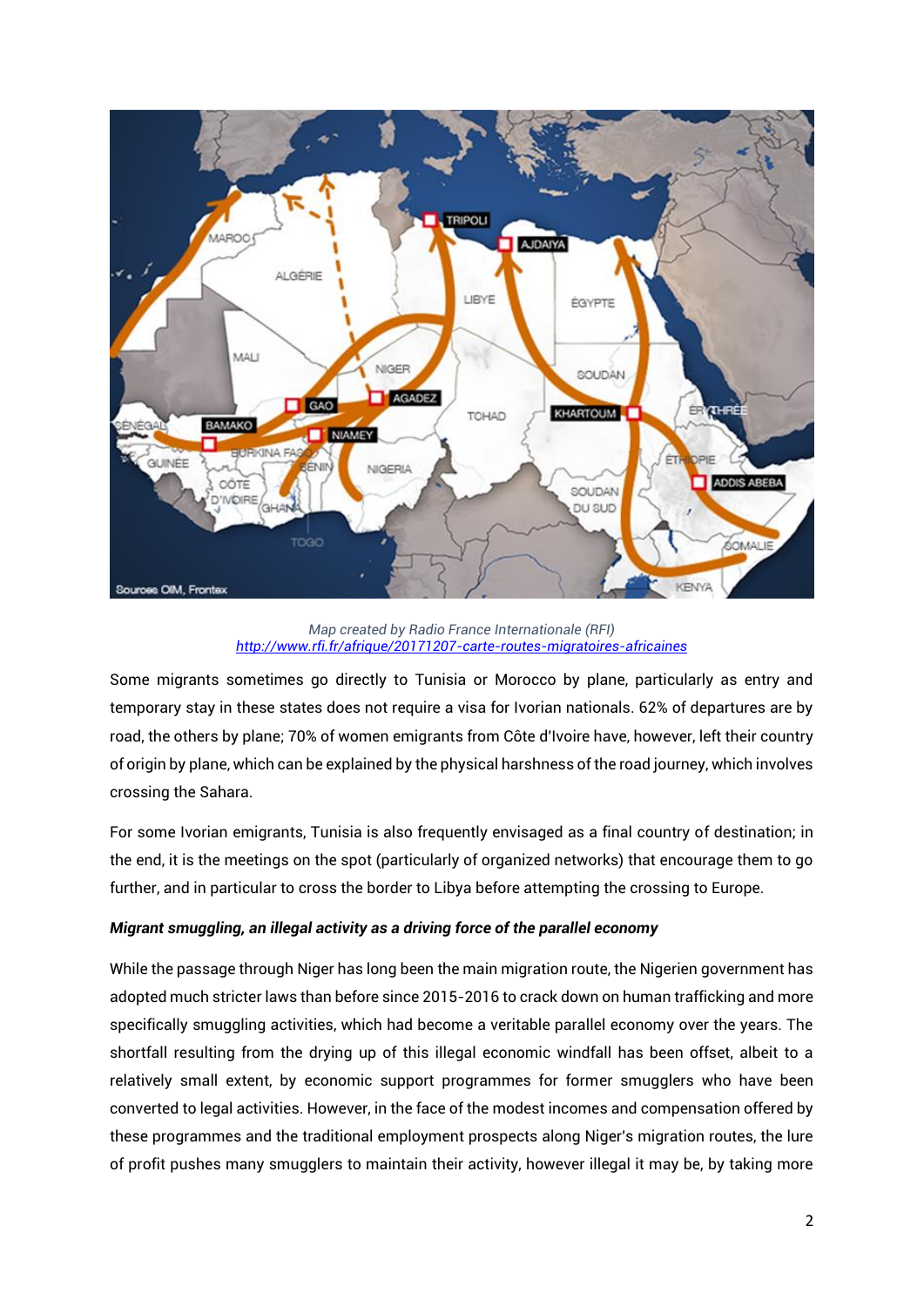risks for themselves and for the migrants, all for higher costs paid by the latter. In total in 2016, migrant smuggling generated illegal gains of more than 6 billion euros worldwide<sup>4</sup> .

As the smuggling activity is illegal and requires a network organization, it would be interesting to further analyse potential proven links between these networks and those of criminal organizations in the region. Such an analysis would make it possible to draw up a more precise map of the financial manna available to criminal and extremist groups in the Sahelo-Saharan subregion, particularly in the context of the hybrid theory, which develops the principle of a plurality of illegal activities carried out by the same organized and often identity-based criminal group (we can cite Islamist groups engaged in smuggling, drug and arms trafficking, kidnapping for ransom, terrorist operations and, in our case, human trafficking). These cross-border groups are able to operate throughout the Sahelo-Saharan strip as far as Libya, where the country's particularly anarchic situation is conducive to this type of activity and represents another risky step for migrants.

On the other hand, a less well-known phenomenon also contributes to the existence of a parallel economy linked to the migration phenomenon; a significant proportion of migrants, both men and women, work during their journey. In the case of Ivorian migrants, the latter have worked mainly in the construction and building sector for men, and in the social, household, hotel and catering sectors for women. In 10% of the cases, it is forced and unpaid labour<sup>5</sup>; in other words, slavery.

### *Changing migration routes as migrants face dangers*

The plight of migrants in Libya, particularly that of Ivorian nationals who were victims of slavery, had been particularly disturbing to public opinion when it had recently been publicized in the media.

A quarter of the emigrants from Africa using the Central Mediterranean Route (CMA) are Nigerian nationals<sup>6</sup>. This route, which transits migrants through Libya in an attempt to reach Europe by sea, has three main sources of departure: The first, in the East, groups together individuals from the Horn of Africa, mainly Somali, Ethiopian and Sudanese emigrants. The second source, in the centre, is made up of Cameroonians, Central Africans and Nigerians and joins the flow of the third source of emigration at the level of Niger, in Agadez. The latter, for its part, is mainly made up of Senegalese, Malians, Ivorians, Burkinabe and Ghanaians who frequently transit through Agadez, the hub of migration flows from central and western Africa.

Since the legal tightening of the law against smugglers, other migration routes to Morocco and Algeria and then to Europe are taking shape, particularly through Mali, and the departure points for boats intended to take migrants across the Mediterranean are less and less located in Libya, as was the case around Tripoli and Adjabiya. Other factors also explain the decrease in migration flows through this GCR, such as Libya's geopolitical instability and more particularly the recent large-scale conflicts that

<sup>4</sup> Figures provided in 2017 by the United Nations Office on Drugs and Crime (UNODC).

<sup>5</sup> IOM Côte d'Ivoire, 2018, Op. Cit.

<sup>&</sup>lt;sup>6</sup> KIRWIN Matthew, ANDERSON Jessica, « Identifying the factors driving west african migration ».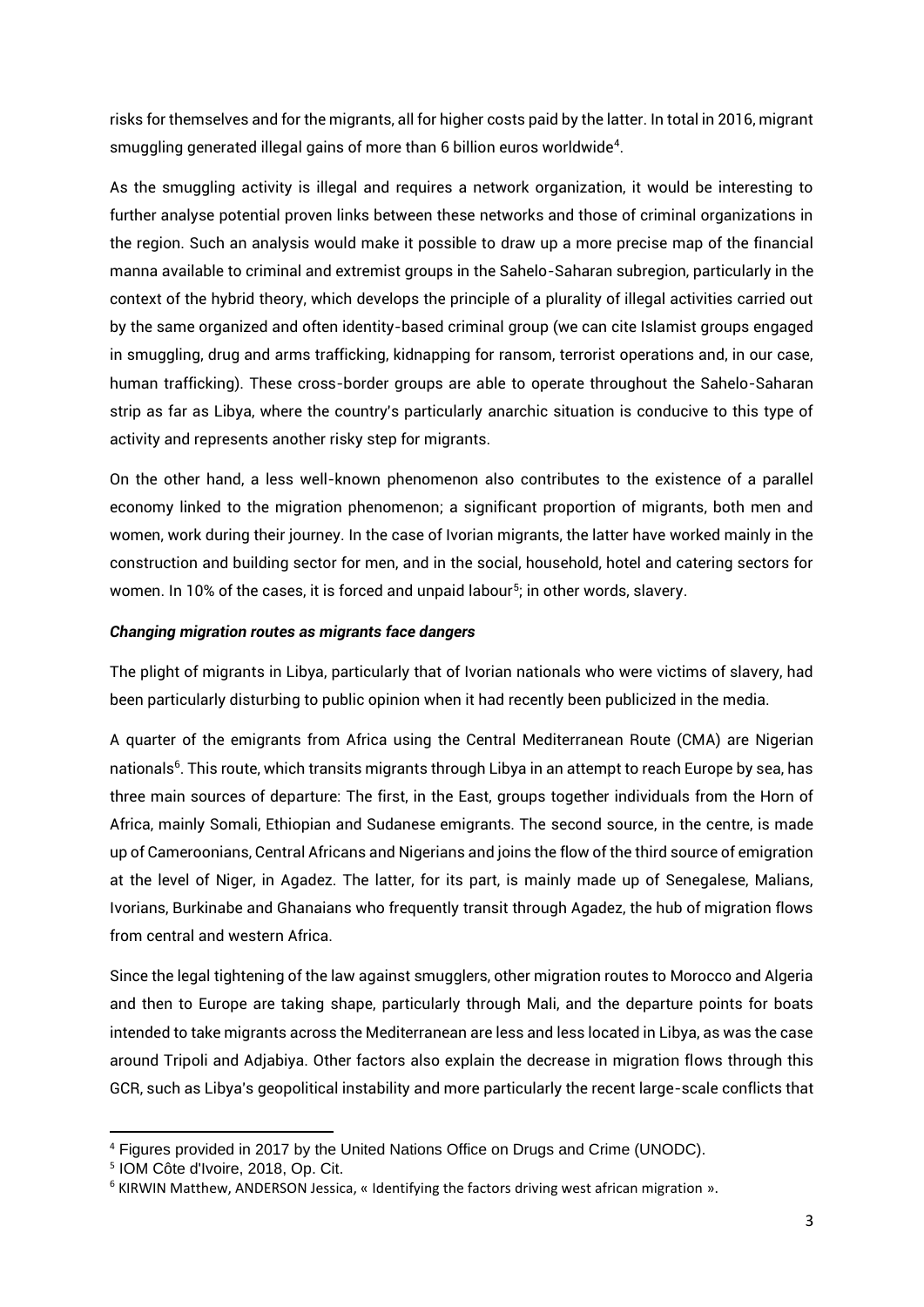have resumed between the internationally recognised authorities and the armed opposition forces, making the area particularly dangerous.

#### *A major concern for States of origin, transit and destination of irregular migrants*

International flows of migrants from sub-Saharan Africa via these routes represent a major political issue for African states as well as for European states bordering the Mediterranean. Public policies on migration governance have therefore developed through interactions between Africa and Europe.<sup>7</sup>

The Ivorian government is not deaf to the plight of its citizens who are trying, clandestinely, to reach Europe via the migration routes that cross Niger and then Libya to Italy, or that criss-cross Mali to Morocco and then Spain. There are many issues on which urgent action must be taken: the danger of road transport of migrants by smugglers in overloaded vehicles, on some of the deadliest roads in the region, crossing the Sahara, confinement in detention centres where living conditions are inhuman, human trafficking, even drowning in the Mediterranean.

<sup>7</sup> NAKAYAMA Yumi « Migration governance : Migration within and from Africa », 2017.